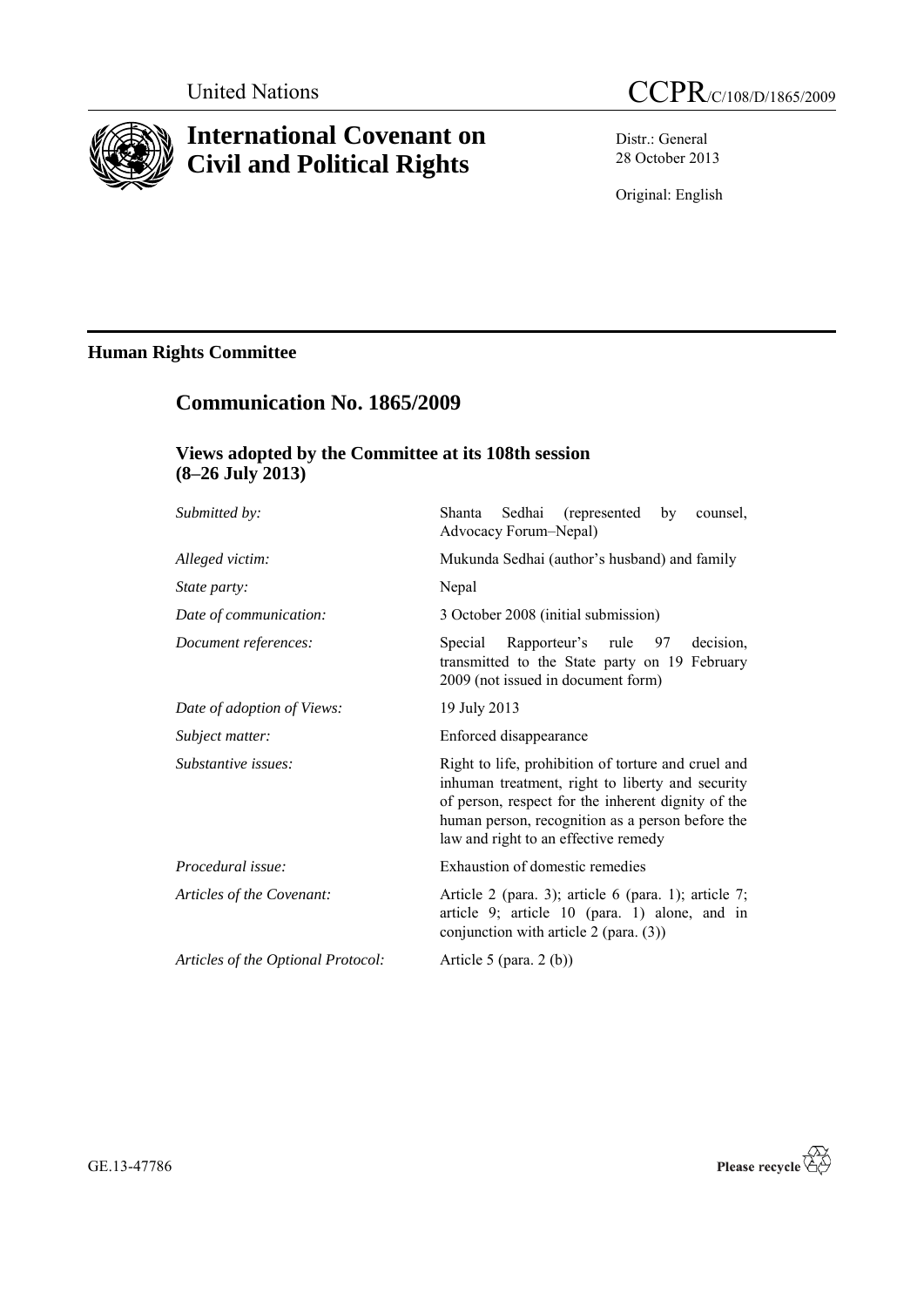# **Annex**

# **Views of the Human Rights Committee under article 5, paragraph 4, of the Optional Protocol to the International Covenant on Civil and Political Rights (108th session)**

concerning

## **Communication No. 1865/2009**\*

| Submitted by:          | (represented)<br>Sedhai<br>Shanta<br>$-$ by<br>counsel.<br>Advocacy Forum–Nepal) |
|------------------------|----------------------------------------------------------------------------------|
| Alleged victim:        | Mukunda Sedhai (author's husband) and family                                     |
| <i>State party:</i>    | Nepal                                                                            |
| Date of communication: | 3 October 2008 (initial submission)                                              |

*The Human Rights Committee*, established under article 28 of the International Covenant on Civil and Political Rights,

*Meeting on* 19 July 2013,

*Having concluded* its consideration of communication No. 1865/2009, submitted to the Human Rights Committee by Shanta Sedhai under the Optional Protocol to the International Covenant on Civil and Political Rights,

*Having taken into account* all written information made available to it by the author of the communication and the State party,

*Adopts* the following:

## **Views under article 5, paragraph 4, of the Optional Protocol**

1. The author of the communication is Shanta Sedhai, the wife of Mukunda Sedhai, a Nepalese national born in December 1970 who disappeared on 19 December 2003. She claims that Nepal has violated the rights of her missing husband and the rights of herself and her family under articles 6, 7, 9, and 10 (para. 1) read in conjunction with article 2 (para. 3) of the International Covenant on Civil and Political Rights.<sup>1</sup> She is represented by Advocacy Forum–Nepal.

The following members of the Committee participated in the examination of the present communication: Mr. Yadh Ben Achour, Mr. Lazhari Bouzid, Ms. Christine Chanet, Mr. Ahmad Amin Fathalla, Mr. Cornelis Flinterman, Mr. Yuji Iwasawa, Mr. Walter Kälin, Ms. Zonke Zanele Majodina, Mr. Kheshoe Parsad Matadeen, Ms. Iulia Antoanella Motoc, Mr. Gerald L. Neuman, Sir Nigel Rodley, Mr. Victor Manuel Rodríguez-Rescia, Mr. Fabián Omar Salvioli, Ms. Anja Seibert-Fohr, Mr. Yuval Shany, Mr. Konstantine Vardzelashvili and Ms. Margo Waterval. The text of an individual opinion by Committee members Mr. Salvioli and Mr. Rodríguez-Rescia is

appended to the present Views.

<sup>&</sup>lt;sup>1</sup> The Optional Protocol entered into force for Nepal on 14 August 1991.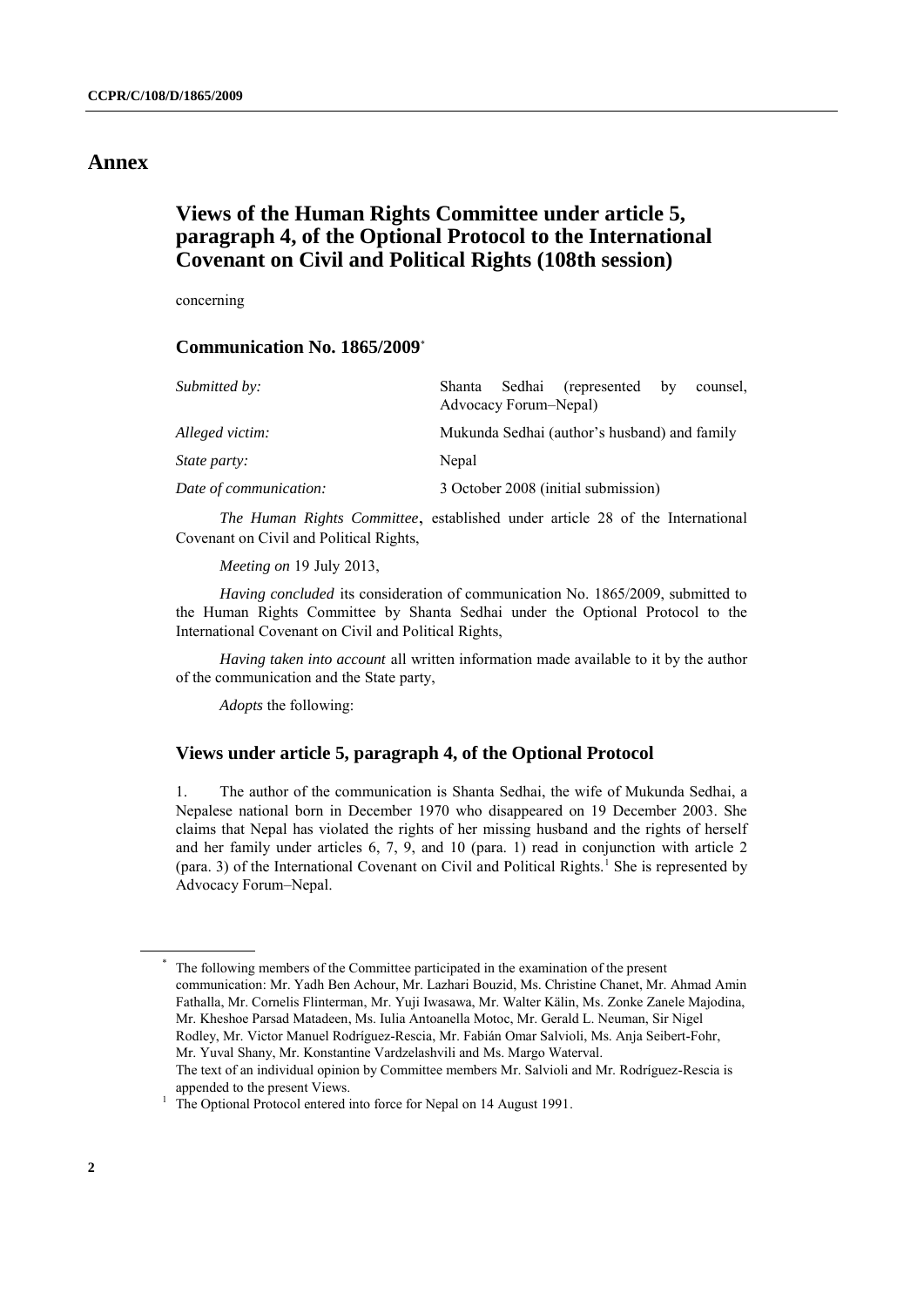#### **The facts as submitted by the author**

2.1 The author married Mr. Sedhai on 7 March 1991 and they resided together at Jeevanpur Village Development Committee, Ward No. 6, Dhading District. They have two children: a son, Anil Shedhai, born on 25 March 1993, and a daughter, Anita Shedhai, born on 22 September 1999. Mr. Sedhai was a businessman and frequently visited Kathmandu where he rented a room near Swayambu.

2.2 On 18 December 2003, Mr. Sedhai was in Kathmandu to conduct business and sell sugar-cane. The author had visited him in Kathmandu on 17 December. She left him on 18 December to take care of their two children, who were in the village. Mr. Sedhai spent the night of 18 December in his rented room in Swayambu. On the afternoon of 19 December 2003, he went to a tea shop in Bhimsensthan, Ward No. 20, in the centre of Kathmandu. The tea shop was managed by Raju Khakurel, who is a second cousin of Mr. Sedhai, and comes from Dhading, the same district as Mr. Sedhai. The shop was regularly used as a meeting place for those from Dhading District who stayed in Kathmandu, and Mr. Sedhai was known to others there.

2.3 Four or five men in plain clothes arrived at the tea shop and went down the corridor to the back room. Mr. Raju Khakurel and Mr. Narayan Silwal, who were in the shop and witnessed the detention of Mr. Sedhai, provided statements to Advocacy Forum–Nepal respectively on 6 and 8 August 2008. They both recall that some of the men were armed and remember that they themselves were asked to stand up and were searched. They were then asked if they had anything to confess. After they had all answered in the negative, one of the men in plain clothes called out Mr. Sedhai's name.

2.4 Mr. Sedhai stood up and presented himself to the men. He was then led out of the room by the men in plain clothes, who locked the door of the back room from the outside and told the other men that they would return in 15 minutes. When Mr. Sedhai was taken past Mr. Khakurel, the men in plain clothes ordered Mr. Kharkurel not to open the door to the room and said that they would return in 15 minutes. Mr. Sedhai was taken southwards away from the tea shop and Mr. Silwal, one of the witnesses who knew him from his home village reported that other customers who were present told him that they saw Mr. Sedhai being taken away in a white and green army van that had been parked down the hill.

2.5 After his arrest, Mr. Sedhai was detained in Chhauni Barracks. In 2005, the National Human Rights Commission conducted an investigation and concluded that Mr. Sedhai had been arrested and subsequently detained. A witness, Mr. Dev Bahadur Maharjan, who gave a statement on 6 August 2008 to Advocacy Forum–Nepal, clearly recollects spending time with him and discussing how he had been arrested and was treated in the Barracks. Mr. Sedhai told him that he had been beaten and tortured so badly during his first few weeks in detention that he could not stand up and had to be taken to hospital. After these discussions, Mr. Maharjan realized that the man he had heard a few weeks earlier being beaten and kicked for one and a half hours by army men was Mr. Sedhai. He had heard him state that he was Mukunda from Jeevanpur Village Development Committee, Dhading District. Mr. Maharjan also remembers that Mr. Sedhai had a wound on his face, which he told Mr. Maharjan was from being kicked.

2.6 Two witness statements delivered in August 2008 to Advocacy Forum–Nepal by Mr. Maharjan and Mr. Om Parkash Timilsena describe the inhuman conditions, torture and inhuman and degrading treatment they suffered at Chhauni Barracks. According to these statements, detainees at the Barracks were kept blindfolded throughout their stay, were denied access to medicines and hygiene facilities, were denied food and water, and were able to wash and bathe only rarely. Severe torture and beatings, including electric shocks and severe beatings with bamboo sticks, were commonplace in the Barracks. Mr. Maharjan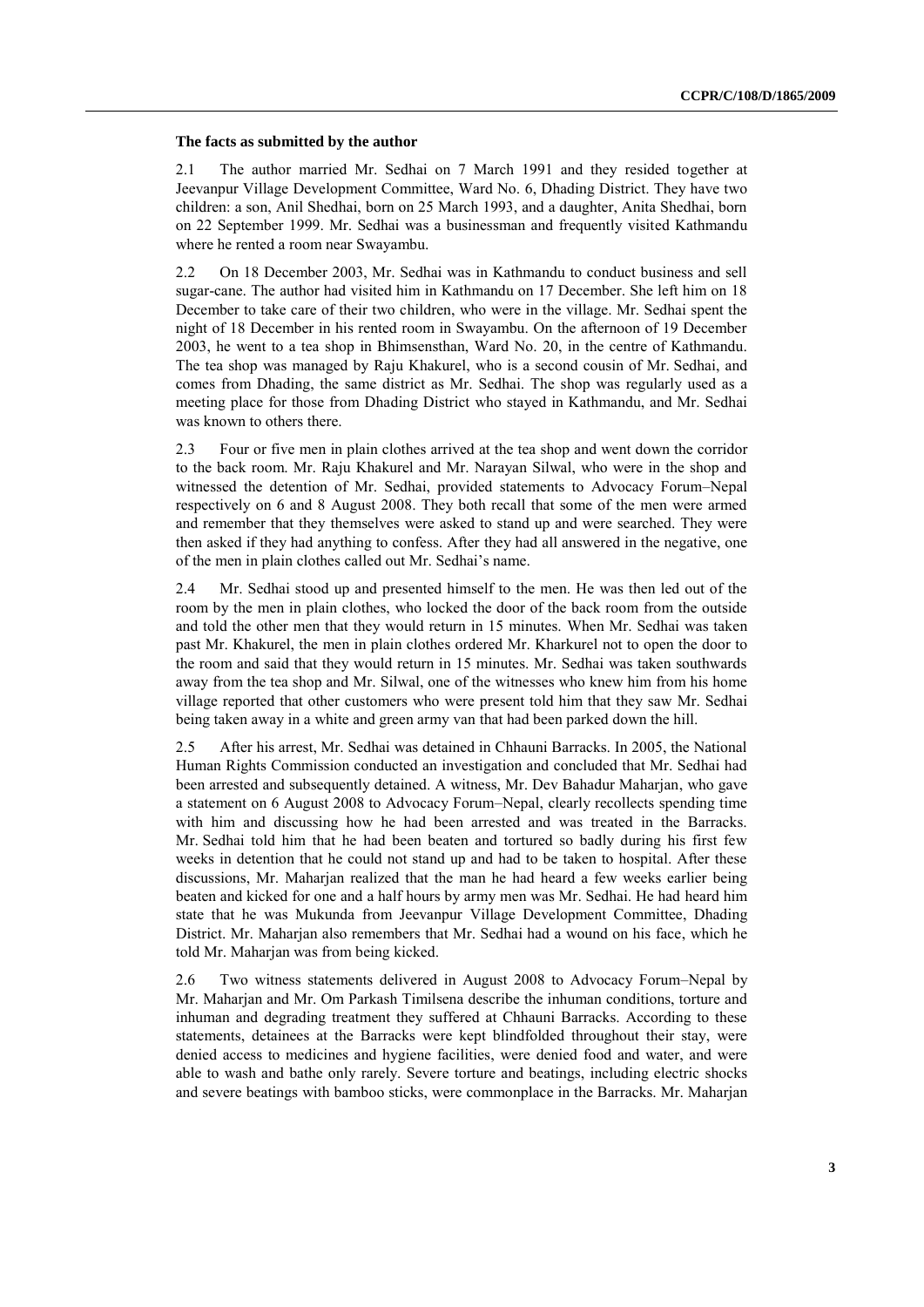also testified that, in the room where he was kept, a man had died as a result of the injuries inflicted on him through torture.

2.7 On 25 January 2004, the day before the Festival of Education (*Saraswati Puja*) in Nepal, Mr. Sedhai was, according to Mr. Maharjan's testimony, taken out of the detention room with five other people. The whereabouts of all these people remains unknown. In his statement to Advocacy Forum–Nepal, Mr. Timilsena remembers that during the first week of February 2004, about nine people, including Mr. Sedhai, were transferred into the room in Chhauni Barracks where he was detained, and where interrogators used to keep photographs of Maoists and Maoist student leaders on the wall. Mr. Sedhai remained in this room for 15 to 20 days. He then told Mr. Timilsena that he was going to be released. The following day, he was taken with four or five other people from this room. There has been no reported sighting of him since then and the author has been unable to discover any further evidence as to his whereabouts.

2.8 A week after Mr. Sedhai's arrest, the author was visited by a man in plain clothes who stated that he was from the District Police Office in Hanumandhoka, Kathmandu, and said that the author's husband would be released if she paid bail. That same day, the Chief District Officer of Kathmandu District "disavowed" this person and said he would investigate whether Mr. Sedhai had been arrested by the police.

2.9 In the first six weeks after Mr. Sedhai's arrest, the author received two notes from him, brought to her by sympathetic guards from Chhauni Barracks. The first of these notes came about 10 to 15 days after his arrest, and the person who delivered it identified himself as a member of the army from Chhauni Barracks. The author lost this first letter but remembers that it said that Mr. Sedhai was fine and asked her to give the army guard "a nice jacket". On 16 January 2004, another member of the army delivered a second letter from Mr. Sedhai. As requested, she gave the army guard a jacket worth 350 rupees. This was the last letter the author received from her husband. After Mr. Sedhai was arrested on 19 December 2003, his family suffered from extreme economic hardship and personal anguish. The family's mental suffering and economic hardship continues to this day, as they are still anxious to know about his fate.

2.10 On 14 December 2004, the author filed a writ of habeas corpus with the Supreme Court of Nepal against the Ministry of Home Affairs, the Ministry of Defence, Chhauni Barracks, Police Headquarters, Kathmandu District Administration Office, Kathmandu District Police Office and Army Headquarters. Starting on 17 December 2004, these offices filed responses denying any knowledge of Mr. Sedhai's whereabouts. The writ was put on hold on 25 May 2005 after the author did not appear for a hearing before the court on 11 April 2005, because of a transport strike in her area that lasted several days. The author filed a second writ of habeas corpus on 15 September 2005. The officials responded by saying that they did not know the whereabouts of the alleged victim and demanding that the writ be dismissed. The Supreme Court put this second writ together with those of several others who had disappeared during the armed conflict.

2.11 In June 2007, the Supreme Court issued a decision concerning many people who had disappeared during the conflict, including Mr. Sedhai. In this seminal decision, the Supreme Court directed the legislature to criminalize enforced disappearance and investigate the numerous allegations of disappearances, including that of Mr. Sedhai. To date, the Government has taken no effective steps to implement this decision, and because the Supreme Court is the highest judicial body in Nepal, there is no other effective judicial process by which to attempt to appeal or enforce this decision.

2.12 The author also filed a complaint with the National Human Rights Commission on 26 March 2004. In its attempts to collect evidence regarding this complaint and determine the alleged victim's whereabouts, the Commission received no cooperation from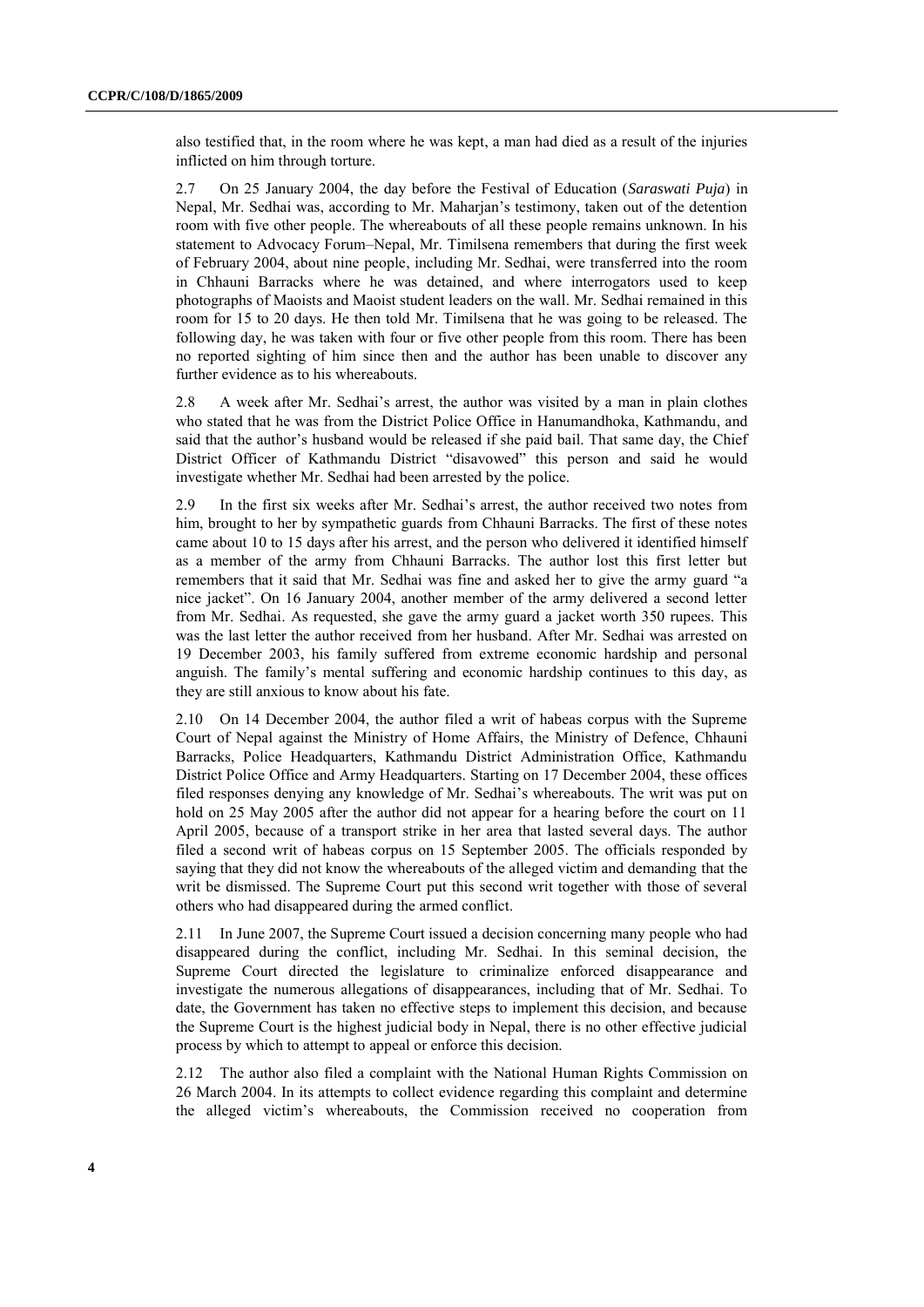government and army officials, including the Ministry of Defence and the Human Rights Cell of the Nepal Army Headquarters, despite repeated attempts to ascertain information. After more than two years of investigation, the Commission issued a decision on 6 June 2006, stating that it was convinced that army personnel had arrested Mr. Sedhai on 19 December 2003. The decision recommended that the Government make Mr. Sedhai's whereabouts public, prosecute the army personnel responsible for his disappearance, and provide information to the Supreme Court and the Commission regarding the punishment of the officials responsible for his disappearance. The National Human Rights Commission has proven to have little power to enforce its decisions as they come in the form of recommendations rather than mandatory orders, unlike those of the Supreme Court.

2.13 According to the author, although there is a reference to enforced disappearance in the Interim Constitution, enforced disappearance is not defined as a crime in Nepal. This means that she cannot, on her own initiative, compel the police to investigate her husband's disappearance.

#### **The complaint**

3.1 The author claims a violation of article 6, as the State party failed to take specific and effective measures to prevent the disappearance of Mr. Sedhai. It has not acted with due diligence to investigate his whereabouts or bring those responsible to justice since his disappearance was reported to the authorities, despite recommendations by the National Human Rights Commission and directives from the Supreme Court to do so.

- 3.2 The author claims a violation of article 7 for:
	- (a) Keeping Mr. Sedhai in incommunicado detention at Chhauni Barracks in Kathmandu from the date of his arrest on 19 December 2003 to his subsequent disappearance;
	- (b) Exposing him to ill-treatment and torture in Chhauni Barracks;
	- (c) Subjecting him to severe beatings;
	- (d) Subjecting his family to mental distress and anguish caused by the uncertainty concerning his fate; and
	- (e) Providing no effective avenue by which his family can obtain compensation for the mental distress and anguish they suffered as a result of the uncertainty surrounding his fate and whereabouts.

3.3 In the alternative, it is argued that the above circumstances also amount to a breach of article 10 of the Covenant. In addition, the author claims a violation of article 10 for denying Mr. Sedhai visits from his family as well as for the poor detention conditions. Mr. Sedhai was kept blindfolded, only allowed to wash infrequently, denied medicine for wounds, denied food and water, and not supplied with hygiene facilities.

- 3.4 The author claims a violation of article 9 for:
	- (a) Making an arrest that was not in accordance with national requirements and procedures;
	- (b) Keeping Mr. Sedhai in incommunicado detention;
	- (c) Failing to allow him to challenge the legality of his detention; and
	- (d) Failing to provide compensation for his arbitrary arrest and detention.

3.5 The author also claims violations of articles 6, 7, 9 and 10 read in conjunction with article 2 (para. 3), and article 2 (para. 3) read alone, because of the inadequacy of the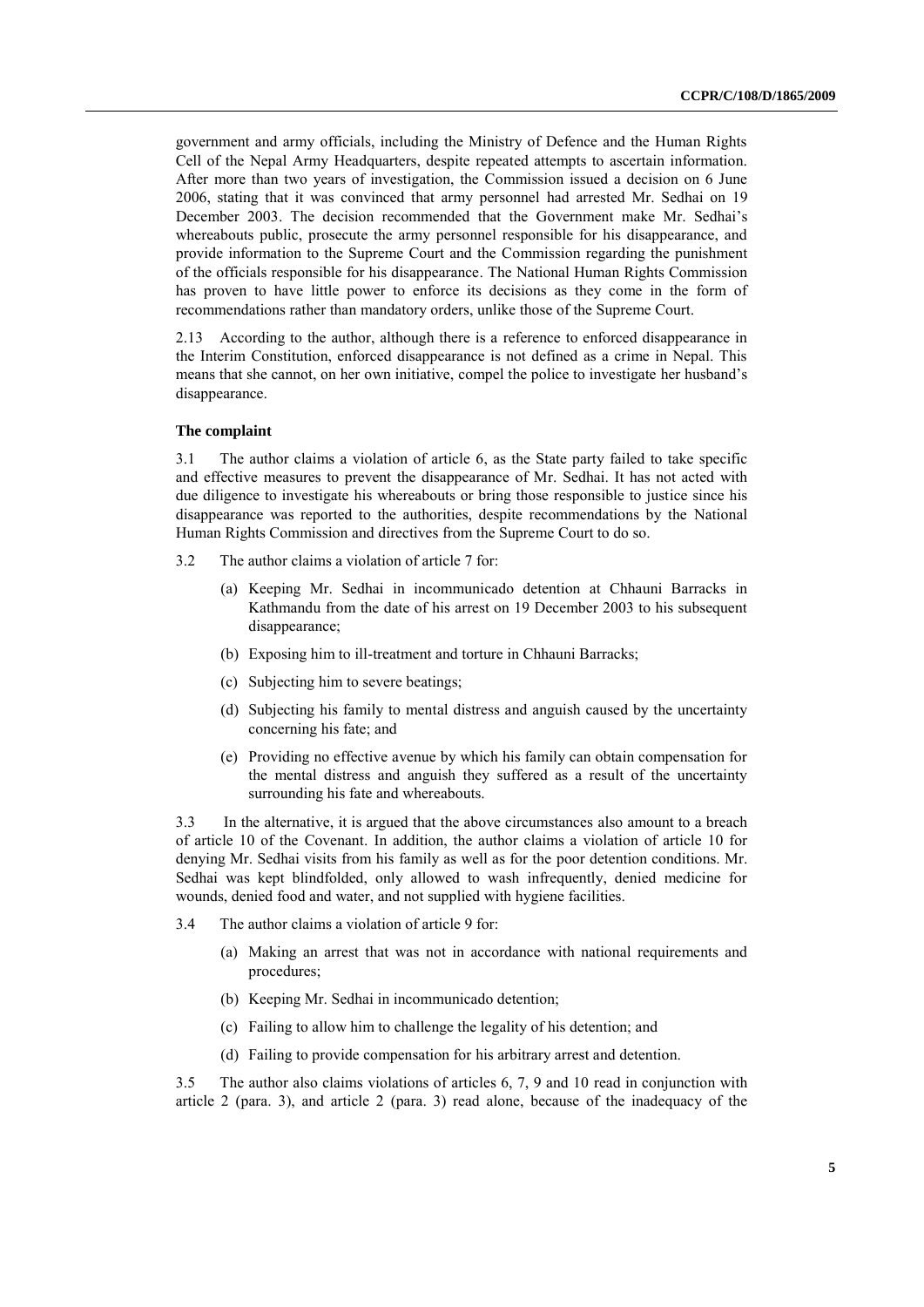measures taken to prevent, thoroughly investigate, and provide effective and enforceable remedies in the case of disappearances. In particular, it is submitted that:

- (a) The powers of the Supreme Court of Nepal to determine the legality of detention and issue writs of habeas corpus are inadequate and thus the ability to challenge the legality of detention is ineffective;
- (b) The failure of the State to maintain proper and accurate records of detainees prevented the author from obtaining sufficient information on the probable place of Mr. Sedhai's detention in order to effectively exercise the remedy of habeas corpus;
- (c) The author's lack of access to an effective remedy has been compounded by defects in the law of perjury, as reported by the Working Group on Enforced or Involuntary Disappearances in December 2004; 2
- (d) The National Human Rights Commission can only make recommendations and has no power to enforce them. Despite the fact that it made a recommendation in this case and informed the Supreme Court and the Office of the Prime Minister and Council of Ministers, no investigation or prosecutions have taken place; and
- (e) There is no law criminalizing enforced or involuntary disappearances or providing preventive measures, investigation mechanisms or compensation to alleged victims.

3.6 The author claims a violation of article 2 (para. 3) on its own, owing to the failure to provide an effective and enforceable remedy for the arbitrary arrest, torture and disappearance of her husband. Investigations into Mr. Sedhai's disappearance, with the exception of that conducted by the National Human Rights Commission, were not thorough, impartial or effective. The Commission mechanism was not effective and the legal remedy of habeas corpus was undermined by the State's delays, failure to keep proper detention records, and lack of political will to implement the relevant Supreme Court decision. On all these grounds, it is submitted that the State of Nepal has failed to provide an effective remedy to Mr. Sedhai and the author and has breached article 2 (para. 3) on its own and together with articles 6 (para. 1), 7, 9 and 10.

## **State party's observations on admissibility and on the merits**

4.1 In a note verbale dated 9 August 2010, the State party submitted its observations. The State party recalls that the events described in the communication occurred during the armed conflict. To address this situation, the State party decided to establish a commission to investigate cases of disappearances, and a Truth and Reconciliation Commission, in compliance with article 33 (s) of the 2007 Interim Constitution of Nepal and clause 5.2.5 of the Comprehensive Peace Agreement of 21 November 2006. To this end, the Truth and Reconciliation Commission Bill and the Enforced Disappearance (Crime and Punishment) Bill, prepared in close consultation with all stakeholders, have been submitted to Parliament and are under active consideration by the relevant legislative committees. The two commissions to be formed after endorsement of these bills will investigate incidents that occurred during the conflict and bring to light the truth about cases of disappearance, including that of Mr. Sedhai. All individuals who have been affected by the conflict,

<sup>&</sup>lt;sup>2</sup> Report of the Working Group on Enforced or Involuntary Disappearances: Mission to Nepal, 6–14 December 2004 (E/CN.4/2005/65/Add.1), para. 42.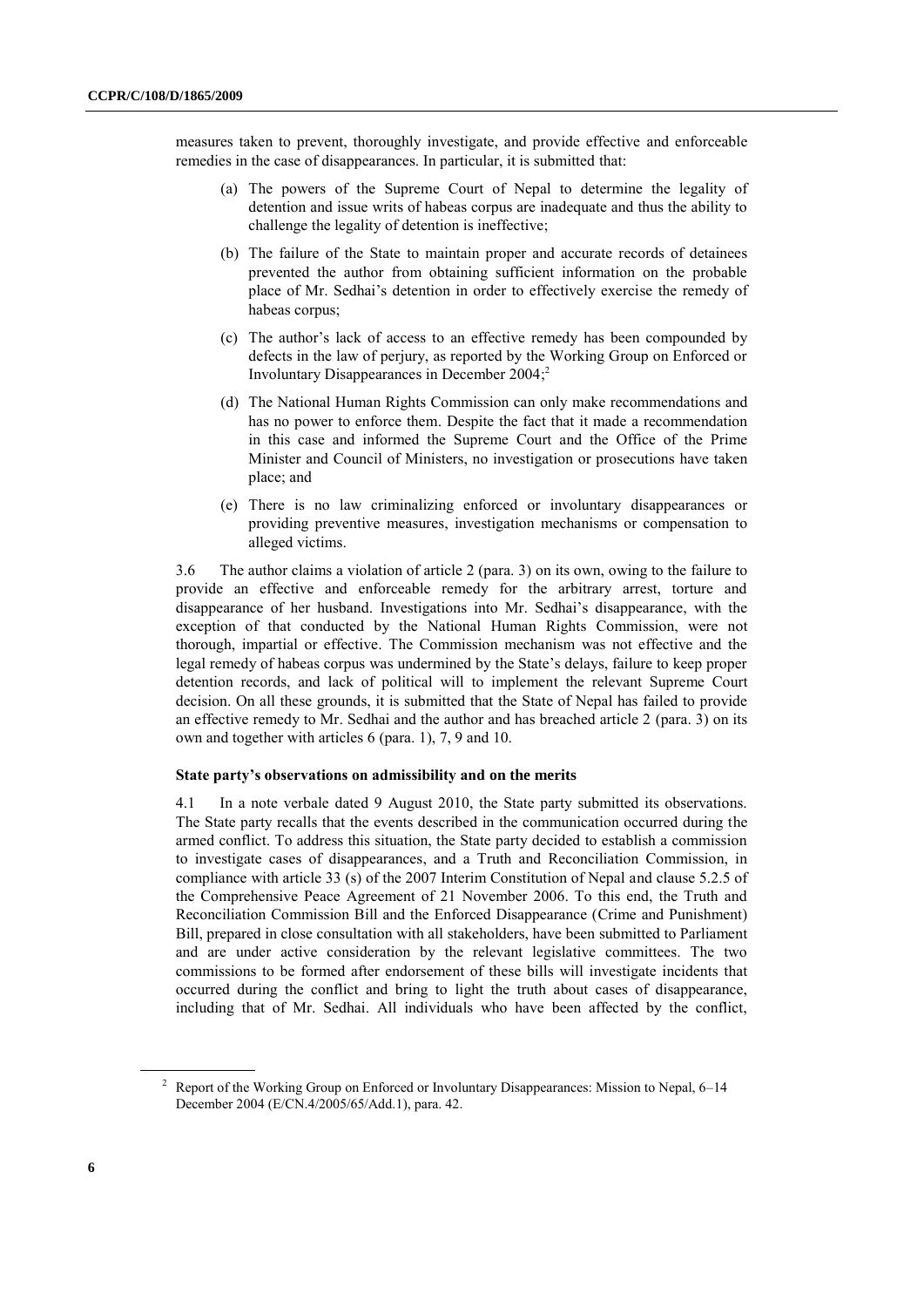including the author, will have an opportunity to present their cases and express their views before the commissions.

4.2 The activities of the two commissions will in no way be a substitute for the application of the existing criminal law. The Enforced Disappearance Bill has been designed to establish enforced disappearance as a crime punishable by law; to allow for the establishment of the truth by investigating incidents that took place during the armed conflict; to end impunity by paving the way for taking appropriate action against the perpetrators; and to provide appropriate compensation and justice to victims. Likewise, the Truth and Reconciliation Commission Bill states that the individuals involved in enforced disappearances shall not be granted amnesty under any circumstances. Appropriate action is to be taken in conformity with the law against individuals who are found guilty after a comprehensive inquiry and investigation has been carried out by the two commissions that will be set up once the bills have been approved.

4.3 As stated in the author's communication, after due investigation, the National Human Rights Commission has recommended that the Government of Nepal make known the whereabouts of Mr. Sedhai. It has also recommended that the officials responsible for the alleged acts of extrajudicial detention and enforced disappearances be prosecuted once their involvement in those acts has been established. Likewise, the Supreme Court has issued a directive requiring the Government to formulate appropriate legislation and conduct the necessary inquiries and investigations into cases of disappearances through the commissions created on the basis of that legislation. The submission of the two bills to Parliament fully demonstrates the firm and sincere commitment of the Government of Nepal to fully honour the National Human Rights Commission recommendation and the Supreme Court directive in this process.

4.4 The family of Mr. Sedhai received 100,000 rupees, 3 provided under the Government policy and commitment to offer monetary assistance as interim relief to the families of persons who died or disappeared during the armed conflict. This amount is only an interim measure; it can in no way compensate for the pain and anguish suffered by the family and relatives of Mr. Sedhai. The Government is committed to providing additional relief on the basis of the recommendations made by the transitional justice mechanisms that will be established in the near future.

4.5 The State party further expresses concern about the authenticity of the communication presented by Ms. Mandira Sharma of Advocacy Forum–Nepal, said to be representing the author. The State party considers it troubling that Ms. Shedai's signature on the letter of authorization dated 4 August 2008 is different from the one she executed on the first writ of habeas corpus submitted to the Supreme Court. Moreover, Ms. Shedai merely made a thumbprint on her second writ of habeas corpus.

4.6 On the grounds that the State party is committed to conducting appropriate and comprehensive inquiries into all cases of enforced disappearances that took place during the 10-year armed conflict and that it has already taken steps to provide an appropriate domestic remedy in the spirit of the Interim Constitution, the Comprehensive Peace Agreement and Supreme Court directives, the State party is of the view that the communication submitted by the author should be dismissed.

## **Author's comments on the State party's submission**

5.1 On 5 October 2010, the author rejected the State party's observations. The author contends that there is no certainty that the bills will be passed, when they will be passed or

<sup>&</sup>lt;sup>3</sup> 100,000 Nepalese rupees are equivalent to about US\$ 1,150 or  $\epsilon$ 880 (24 April 2013).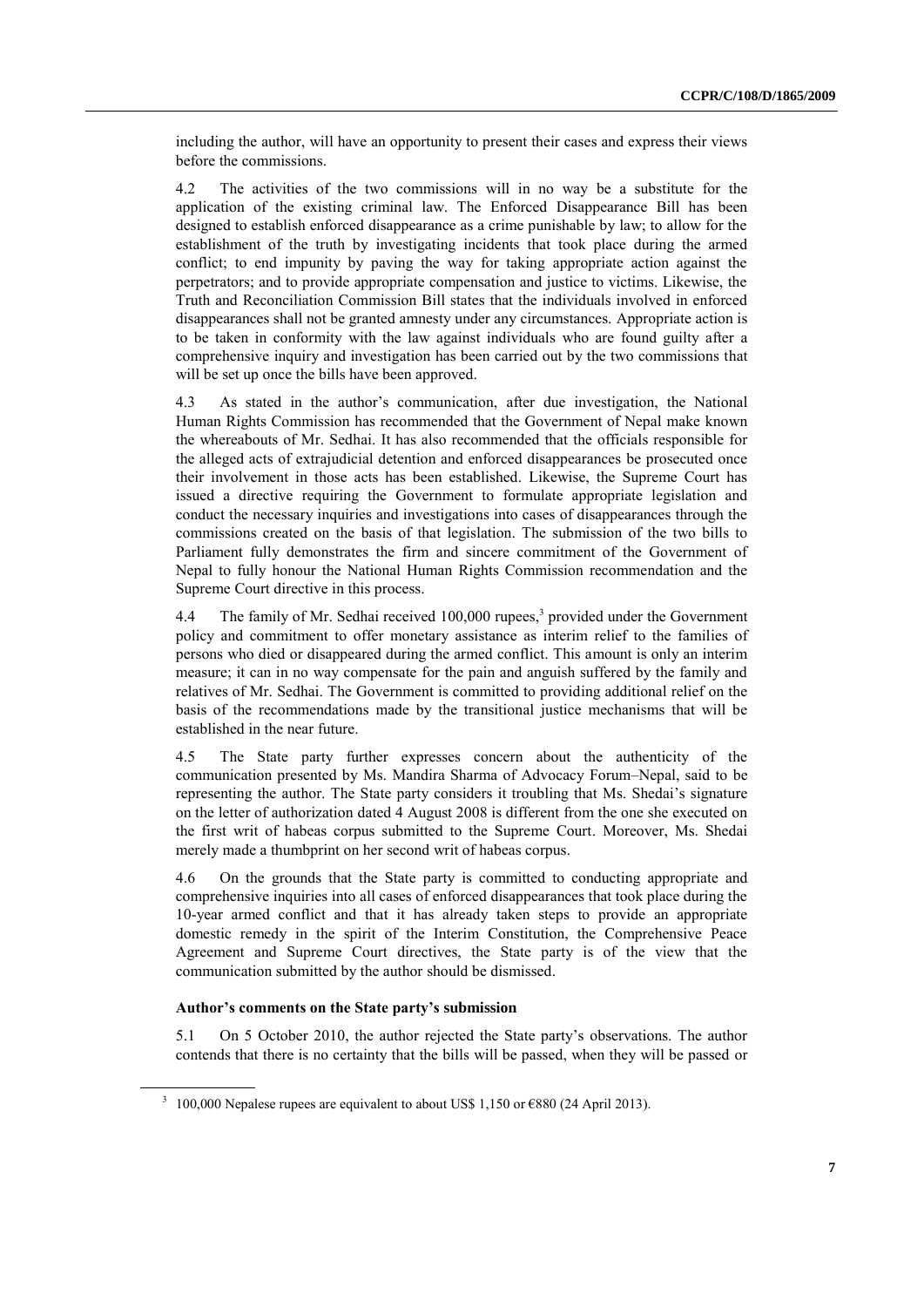how they will affect victims' rights. The author therefore rejects the State party's argument that the commission to investigate cases of disappearances and the Truth and Reconciliation Commission constitute "prompt, independent and effective investigation and prosecution", as required under international human rights law.<sup>4</sup>

5.2 The author highlights the fact that more than seven years have passed since Mr. Sedhai was arrested and disappeared and the State party has failed to conduct an impartial investigation. Additionally, the two commissions mentioned do not yet exist and the timeline for their establishment remains vague. The Government has therefore not provided a satisfactory commitment to "promptly" initiate an investigation. The author recalls that the commissions are not judicial bodies and it has not been established that they will have the power to impose appropriate punishments for human rights offenders.

5.3 The author indicates that the State party has still not implemented the decision issued by the National Human Rights Commission on 6 June 2006, recommending that the Government of Nepal make public the whereabouts of Mr. Sedhai, prosecute the army personnel responsible for his disappearance, and provide information to the Supreme Court and the Commission on the punishment handed down to the officials responsible.

5.4 The author further considers that the commission to investigate cases of disappearances and the Truth and Reconciliation Commission are not judicial bodies and that the bills providing for their establishment would not give them the power to impose appropriate punishment for the perpetrators of Mr. Sedhai's enforced disappearance.

5.5 The author also considers that the State party's argument that transitional justice mechanisms are more appropriate for a comprehensive inquiry and investigation does not provide her with a guarantee of prompt prosecution of the perpetrators. Even if the Nepalese criminal justice system does not criminalize torture, enforced disappearance, incommunicado detention and ill-treatment, it remains the more appropriate avenue for immediate criminal investigation and punishment. The claim presented by the author cannot be dismissed on the basis of transitional justice bodies that have yet to be established.

5.6 As for the other grounds invoked in the State party's observations, the author considers that the sum of 100,000 rupees provided by the State party as interim relief following the Supreme Court decision of June 2007 does not constitute adequate compensation for her and her family.

5.7 With regard to the authenticity of the complaint, the author indicates that the discrepancies between her signatures on documents related to the complaint can be explained by the fact that she is semi-literate. Additionally, at the time of the first writ of habeas corpus to the Supreme Court on 14 December 2004, under pressure of time and out of fear, and given that there was no ink with which to make a thumbprint, the author asked her niece to sign on her behalf. On 15 September 2005, when filing a second writ of habeas corpus, the author made a thumbprint. On 3 August 2008, when authorizing Advocacy Forum–Nepal to file a communication, she was feeling confident and was able to sign. The author further highlights that the thumbprint she made at the end of the writ of habeas corpus submitted in September 2005 matches the one on the statement attached to her submission to the Human Rights Committee dated 8 October 2010, and that the signature on her letter of 3 August 2008 to the Human Rights Committee is the same as the one in that submission.

<sup>4</sup> The author refers to the Committee's jurisprudence in communication No. 1469/2006, *Sharma v. Nepal*, Views adopted on 28 October 2008.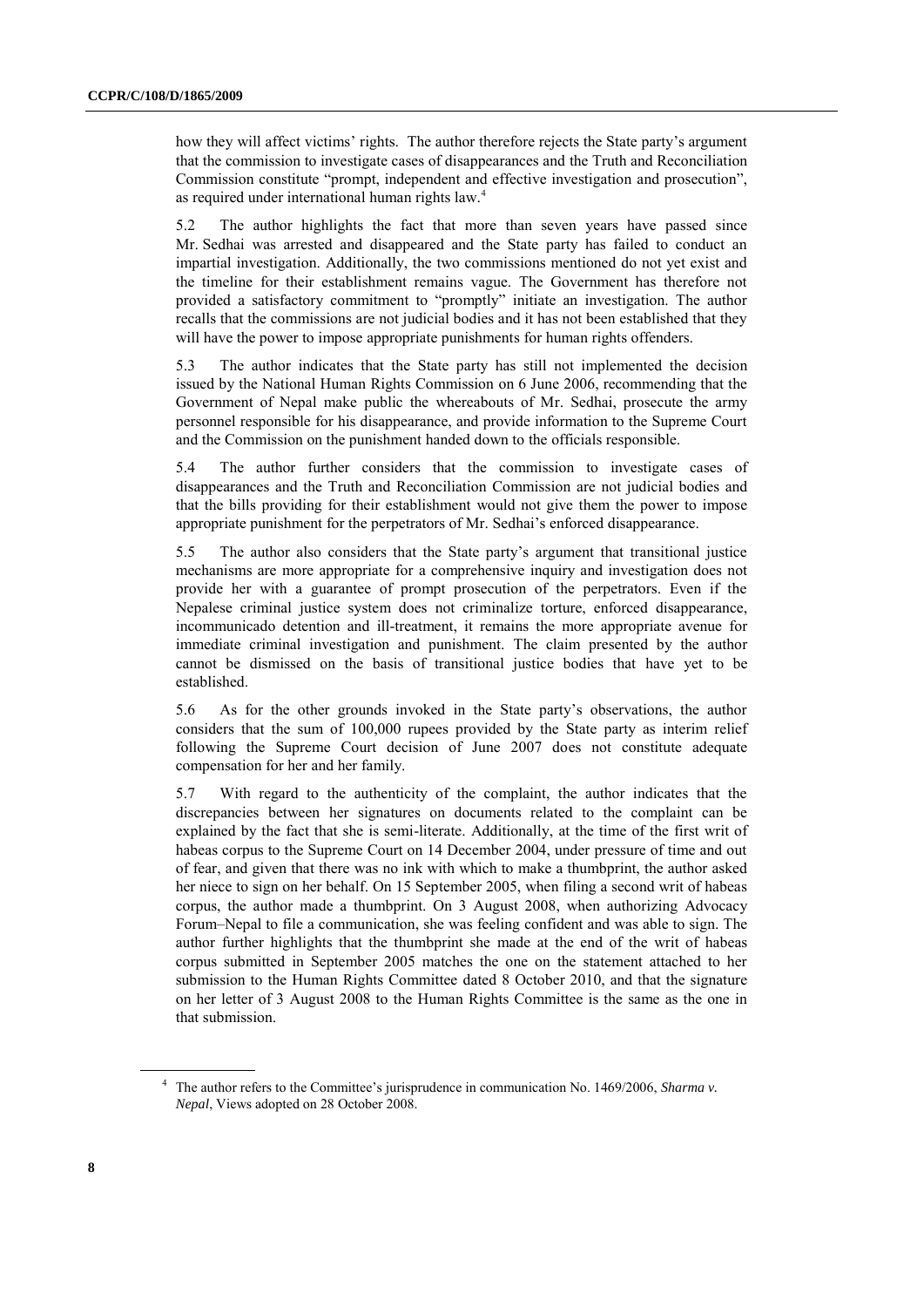#### **State party's additional observations**

6.1 In a note verbale dated 3 February 2011 responding to the author's comments, the State party reiterated that the creation of the Truth and Reconciliation Commission and the commission on disappearances is mandated by the 2007 Interim Constitution of Nepal, as well as the 2006 Comprehensive Peace Agreement.<sup>5</sup> There is no reason to cast doubt on the constitutional provision aimed at addressing the issues of disappeared persons and human rights violations committed during the armed conflict. The provisions of chapter 8 of the Interim Constitution have to be observed in order for the bills to be approved by Parliament. The bills are under consideration and the commissions are going to be set up. There is no justification for questioning the mandates of the commissions that will be formed as they are clearly manifested in the relevant provisions of the Interim Constitution and the Comprehensive Peace Agreement.

6.2 The National Human Rights Commission was established as a constitutional body under article 132 of the Interim Constitution. It has the duty to ensure the respect, protection and promotion of human rights and their effective implementation. Its functions include receiving petitions or complaints of human rights violations, conducting independent inquiries and investigations and recommending action against perpetrators. The effective implementation of these recommendations is a constitutional obligation which the Government is committed to fulfilling. The author makes reference to an alleged failure by the Government to act on the recommendation of the National Human Rights Commission in the case of Mr. Sedhai. However, setting up a separate commission for a single incident would not be appropriate or practical. Additionally, as the facts in question occurred during the armed conflict, they must be addressed by the Truth and Reconciliation Commission, in conformity with international practice on establishing the truth in such cases, facilitating prosecution and reconciliation in society, and seeking a lasting peace. Once the bills become law, due action will be taken in accordance with the provisions contained therein.

6.3 The Government reiterates that the 100,000 rupees provided to the family of Mr. Sedhai is interim relief and that an additional relief package will be provided on the basis of the recommendations made by the transitional justice mechanisms to be set up in the near future.

6.4 As for the author's observation that the proposed commissions are not judicial bodies, the Government highlights the fact that they will be established under the constitutional mandate and the Comprehensive Peace Agreement. The commission on disappearances will also be created in accordance with the Supreme Court directive. These commissions should facilitate the smooth management of conflict, including by investigating grave human rights violations committed during the conflict and recommending the level of relief to be provided to the families of those who disappeared.

6.5 With regard to the comment that torture is not defined as a criminal offence, the 1990 Constitution states that no person in detention would be subjected to physical or mental torture or be given any cruel, inhuman or degrading treatment and any person so treated would be compensated in a manner determined by law. The 2007 Interim Constitution states that such acts are punishable by law and that victims will be compensated as determined by law. The 1996 Torture-related Compensation Act includes a

<sup>5</sup> On 14 March, 2013, Nepal's President Ram Baran Yadav [passed an ordinance](http://www.hrw.org/node/114432) creating a Truth and Reconciliation Commission. On 1 April 2013, the Supreme Court [suspended the application of the](http://www.bbc.co.uk/news/world-asia-21996638)  [ordinance](http://www.bbc.co.uk/news/world-asia-21996638) pending further review, mainly on the grounds that the mandate of the Commission included the possibility of amnesty for perpetrators of human rights violations.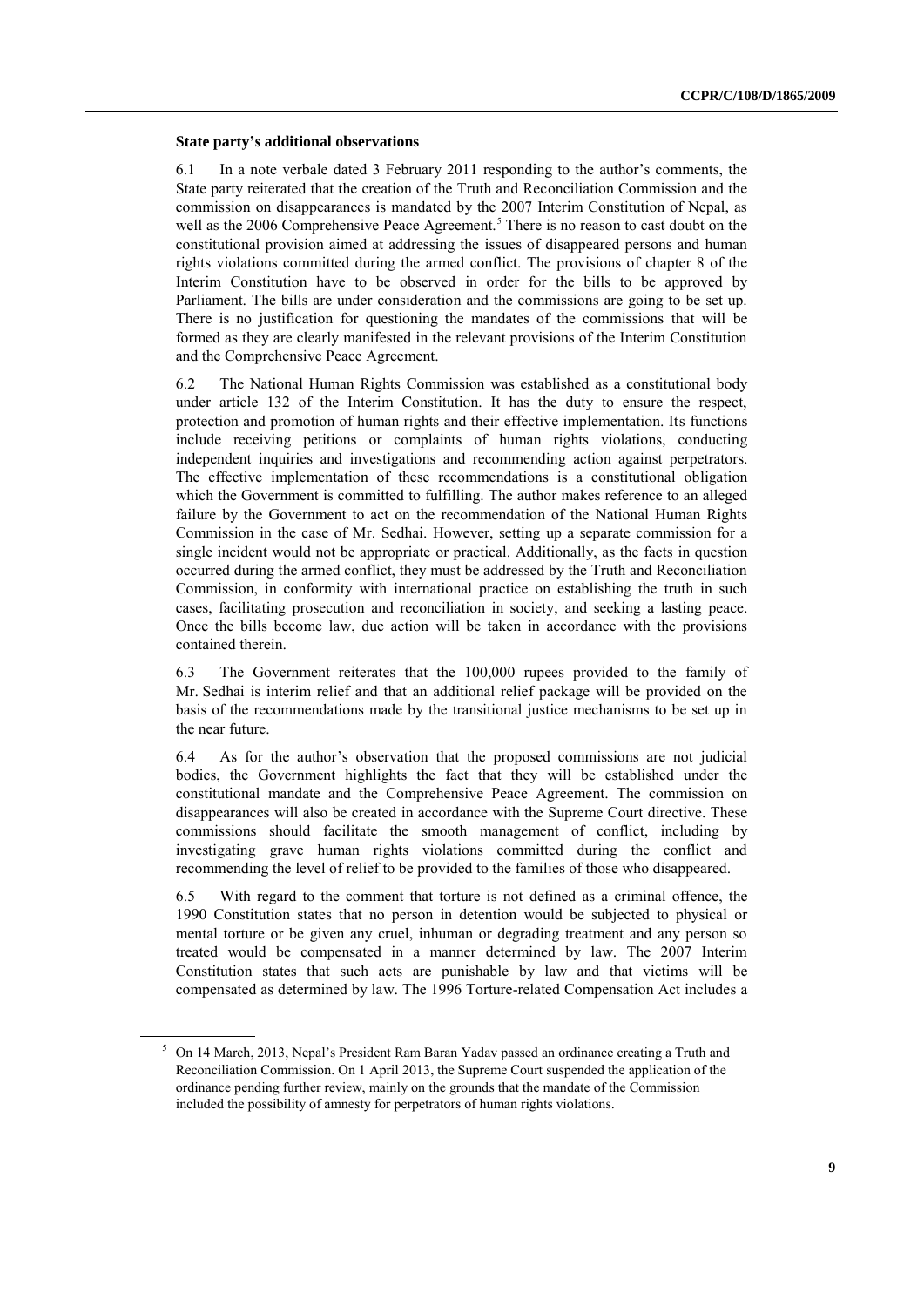legal remedy and an ongoing law reform aims "to make the legal provisions against torture more effective".

6.6 The author has mentioned that she asked her niece to sign on her behalf. The provisions of the *Muluki Ain* (General Code), 2020 *Bikram Samvat*, prohibit anyone from signing for another person, even with the consent of the other person, and punish this practice. It is not stated in the writ of habeas corpus that the signature was entered by the niece and the author did not mention that she had any specific difficulty that prevented her from signing. The State party also indicates that the claim that there was no ink is false.

6.7 The State party therefore considers that the case has no merit and that the claim made by the author should be dismissed.

#### **Issues and proceedings before the Committee**

### *Consideration of admissibility*

7.1 Before considering any claim contained in a communication, the Human Rights Committee must decide, in accordance with rule 93 of its rules of procedure, whether the communication is admissible under the Optional Protocol to the Covenant.

7.2 As required under article 5, paragraph 2 (a), of the Optional Protocol, the Committee has ascertained that the same matter is not being examined under another procedure of international investigation or settlement.

7.3 With respect to the requirement of exhaustion of domestic remedies, the Committee notes that although the author filed a writ of habeas corpus with the Supreme Court in December 2004, and again in September 2005, which brought her allegations to the attention of the Ministry of Home Affairs, the Ministry of Defence, Chhauni Barracks, Police Headquarters, Kathmandu District Administration Office, Kathmandu District Police Office and Army Headquarters, no investigation of these allegations had been undertaken by the State party eight years after the violations were brought to its attention. The Committee notes that the reply received by the author after the second writ of habeas corpus reiterated that the government authorities did not know the whereabouts of the alleged victim and demanded the writ be dismissed, without providing any information on steps taken to investigate the case. The Committee also notes that the State party did not collaborate with the National Human Rights Commission, despite repeated attempts by the Commission to obtain information. Additionally, the State party has not taken any concrete action to investigate the whereabouts of Mr. Sedhai or to bring those responsible to justice since his disappearance was reported to the authorities, despite the recommendations of the Commission and directives from the Supreme Court to do so.

7.4 The Committee notes that the State party has provided no concrete information about ongoing criminal proceedings in the present case, and that, on the contrary, all the steps the author's family has taken to ascertain whether an investigation was being carried out point towards the absence of any such investigation or any significant progress in this regard. From the information available to it, the Committee can therefore not conclude that a criminal investigation is currently being carried out by the competent police or prosecution authorities.

7.5 The Committee further notes the State party's argument that the case of Mukhunda Sedhai will be addressed in the transitional justice framework which has still to be established in conformity with the 2007 Interim Constitution and with the 2006 Comprehensive Peace Agreement. It also notes the author's position that there is no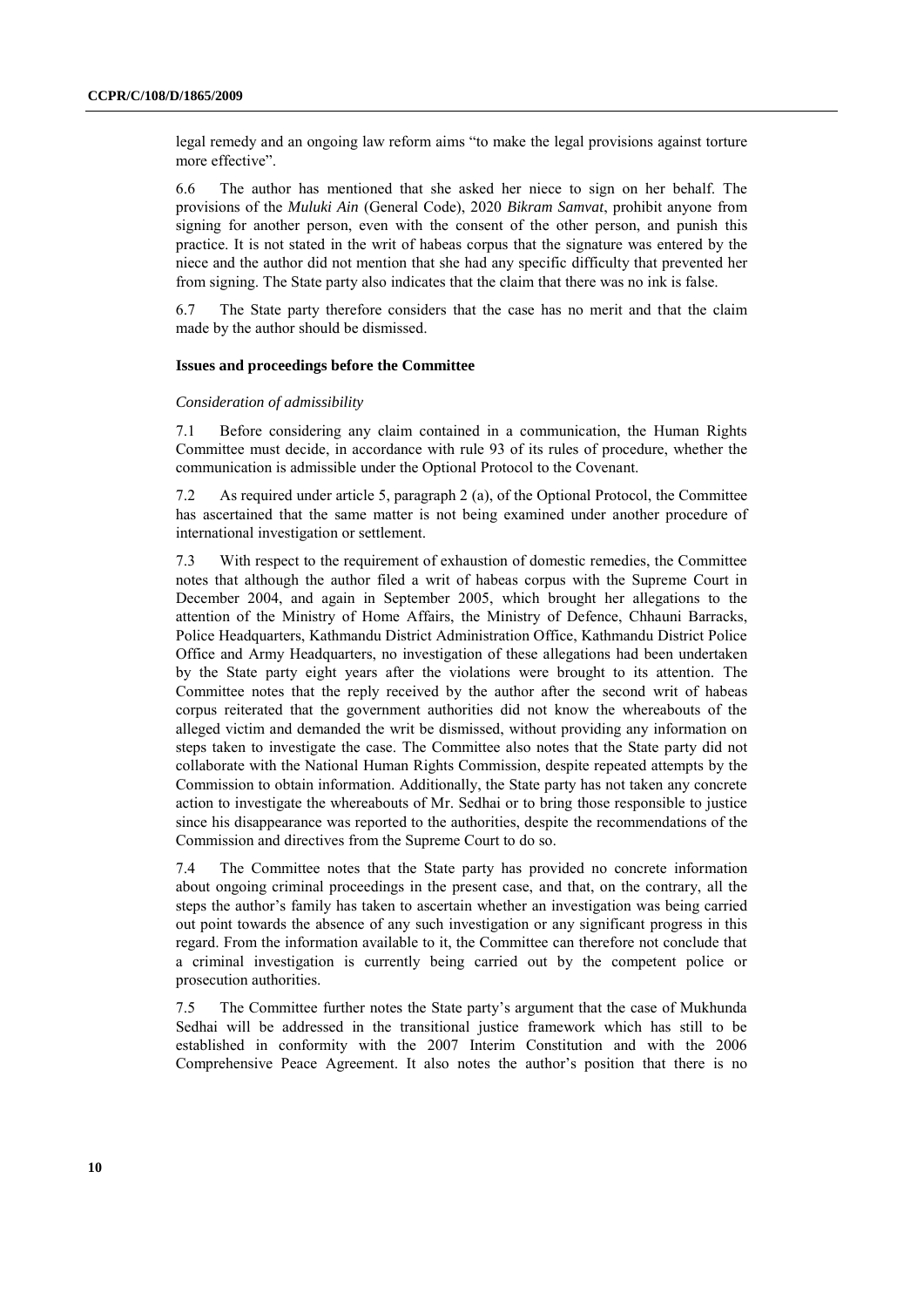certainty that the relevant bills will pass into law and no clarity as to their consequences for victims. <sup>6</sup> The Committee considers that under the present circumstances, the author has exhausted all available domestic remedies and that article 5, paragraph 2 (b), of the Optional Protocol does not preclude it from considering the communication.

7.6 Regarding the argument of the State party that the variations in the author's signature in the documents she presented throughout the process cast doubt on the authenticity of the complaint, the Committee considers that, taking into account the author's explanations, such variations are not sufficient to doubt the authenticity of the communication submitted to the Committee.

7.7 The Committee therefore considers that the communication is admissible and proceeds to the examination of the author's allegations under articles 6 (para. 1), 7, 9 and 10 read alone and in conjunction with article 2 (para. 3) of the Covenant, and article 2 (para. 3) read alone.

## *Consideration of the merits*

8.1 The Human Rights Committee has considered the communication in the light of all the information made available to it by the parties, as provided for under article 5, paragraph 1, of the Optional Protocol.

8.2 The Committee notes that, according to the author, her husband, Mr. Mukunda Sedhai, was arrested on 19 December 2003 in a tea shop in Bhimsensthan, Kathmandu, by four or five men in plain clothes, some of whom were armed. The Committee takes note that Mr. Sedhai was known in the tea stall, where he regularly met other individuals from Dhading District who were staying in Kathmandu. The Committee also notes that the National Human Rights Commission conducted an investigation in 2005 and concluded that Mr. Sedhai had been arrested and subsequently detained in Chhauni Barracks; this information was subsequently confirmed by a witness, Mr. Dev Bahadur Maharjan. Although Mr. Sedhai's family still hopes to find him alive, the Committee understands the author's and her family's fear, in view of his prolonged disappearance, that he may be deceased. The Committee notes that the State party has produced no evidence refuting that possibility. The Committee recalls that, in cases of enforced disappearance, the deprivation of liberty followed by a refusal to acknowledge the deprivation of liberty or by concealment of the fate of the disappeared person places him or her outside the protection of the law and places his or her life at serious and constant risk, for which the State is accountable. In the case at hand, the Committee notes that the State party has produced no evidence to indicate that it has fulfilled its obligation to protect Mr. Sedhai's life. Therefore the Committee concludes that the State party has failed in its duty to protect Mr. Sedhai's life, in violation of article 6, paragraph 1, of the Covenant.<sup>7</sup>

8.3 The Committee recognizes the degree of suffering involved in being held indefinitely without contact with the outside world. It recalls its general comment No. 20 on article 7, which recommends that States parties should make provision to ban incommunicado detention.<sup>8</sup> The Committee notes that Mr. Sedhai was arrested on 19

<sup>6</sup> See footnote 5.

<sup>7</sup> See, inter alia, communication No. 1913/2009, *Abushaala v. Libya*, Views adopted on 18 March 2013, para. 6.2; communication No. 1753/2008, *Guezout and Rakik v. Algeria,* Views adopted on 19 July 2012, para. 8.4; communication No. 1779/2008, *Mezine v. Algeria*, Views adopted on 25 October 2012, para. 8.4; communication No. 1905/2009, *Ouaghlissi v. Algeria*, Views adopted on 26 March 2012, para. 7.4; and communication No. 1781/2008, *Djebrouni v. Algeria*, Views adopted on 31 October 2011, para. 8.4.

<sup>&</sup>lt;sup>8</sup> See the Committee's general comment No. 20 (1992) on article 7, para. 11.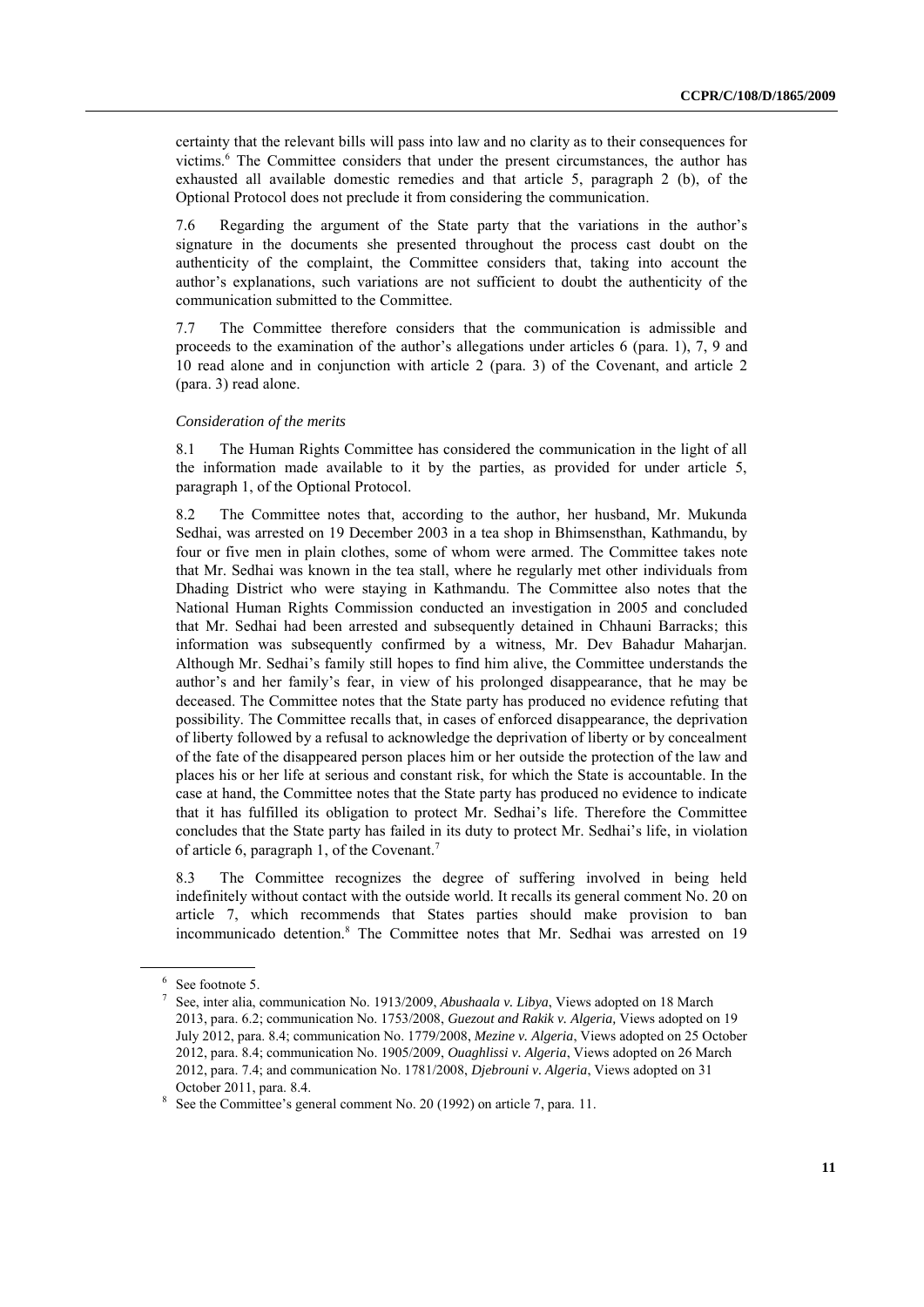December 2003, and that his whereabouts have not been known since 16 January 2004, when a member of the army delivered the second and last letter written by Mr. Sedhai to his wife since his detention. The Committee further notes that witness statements indicate that Mr. Sedhai was seriously beaten and tortured while detained in the Chhauni Barracks and highlight that the detention conditions were inhuman and that torture and beatings were commonplace there (see paras. 2.5 and 2.6 above). The Committee recalls that it is implicit in article 4, paragraph 2, of the Optional Protocol that the State party has a duty to investigate in good faith all allegations of violations of the Covenant made against it and its representatives and to furnish to the Committee the information available to it. In the absence of any convincing explanations from the State party, due weight must be given to the author's allegations. <sup>9</sup> On the basis of the information at its disposal, and recalling that article 7 allows no limitation, even in situations of public emergency,  $10$  the Committee finds that the acts of torture to which the author was exposed, his incommunicado detention and enforced disappearance, as well as his conditions of detention, reveal singular and cumulative violations of article 7 of the Covenant with respect to Mr. Sedhai.<sup>11</sup>

8.4 The Committee also takes note of the anguish and distress caused by Mr. Sedhai's disappearance to the author and their two children, Anil and Anita Shedhai. The family never obtained official confirmation of his detention. The Committee is therefore of the opinion that the facts before it also reveal a violation of article 7 of the Covenant, read alone and in conjunction with article 2, paragraph 3, with regard to the author's wife and their two children.<sup>12</sup>

8.5 With regard to the alleged violation of article 9, the Committee notes the author's statement (see paras. 2.1 to 2.3 above) that Mr. Sedhai was arrested on 19 December 2003 by four or five men in plain clothes, without a warrant and without being informed of the reasons for his arrest; that Mr. Sedhai was not informed of the criminal charges against him and was not brought before a judge or other judicial authority, which would have enabled him to challenge the legality of his detention; and that no official information was given to the author and her family regarding Mr. Sedhai's whereabouts or his fate. In the absence of satisfactory explanations from the State party, the Committee finds a violation of article 9 with respect to Mr. Sedhai.<sup>13</sup>

8.6 Regarding the complaint under article 10, paragraph 1, the Committee reiterates that persons deprived of their liberty may not be subjected to any hardship or constraint other than that resulting from the deprivation of liberty and that they must be treated with humanity and respect for their dignity. In view of Mr. Sedhai's incommunicado detention, the information provided by witnesses with regard to the detention conditions in Chhauni

<sup>9</sup> See communication No. 1295/2004, *El Alwani v. Libyan Arab Jamahiriya*, Views adopted on 11 July 2007*,* para. 6.5; communication No. 1422/2005, *El Hassy v. Libyan Arab Jamahiriya*, Views adopted on 24 October 2007, para. 6.2; and communication No. 458/1991, *Mukong v. Cameroon*, Views adopted on 21 July 1994, para. 5.1. .

See article 4 of the Covenant.

<sup>&</sup>lt;sup>11</sup> See communication No. 1761/2008, *Giri v. Nepal*, Views adopted on 24 March 2011, para. 7.4; *Ouaghlissi v. Algeria* (note 7 above), para. 7.5; *Djebrouni v. Algeria* (note 7 above), para. 8.5; *El Alwani v. Libyan Arab Jamahiriya* (note 9 above), para. 6.5.

<sup>12</sup> See *Abushaala v. Libya* (note 7 above), para. 6.4; *Mezine v. Algeria* (note 7 above), para. 8.6; communication No. 1640/2007, *El Abani v. Libyan Arab Jamahiriya*, Views adopted on 26 July 2010, para. 7.5.

<sup>13</sup> See *Mezine v. Algeria* (note 7 above), para. 8.7; *Ouaghlissi v. Algeria* (note 7 above), para. 7.7; and *Djebrouni v. Algeria* (note 7 above), para. 8.7.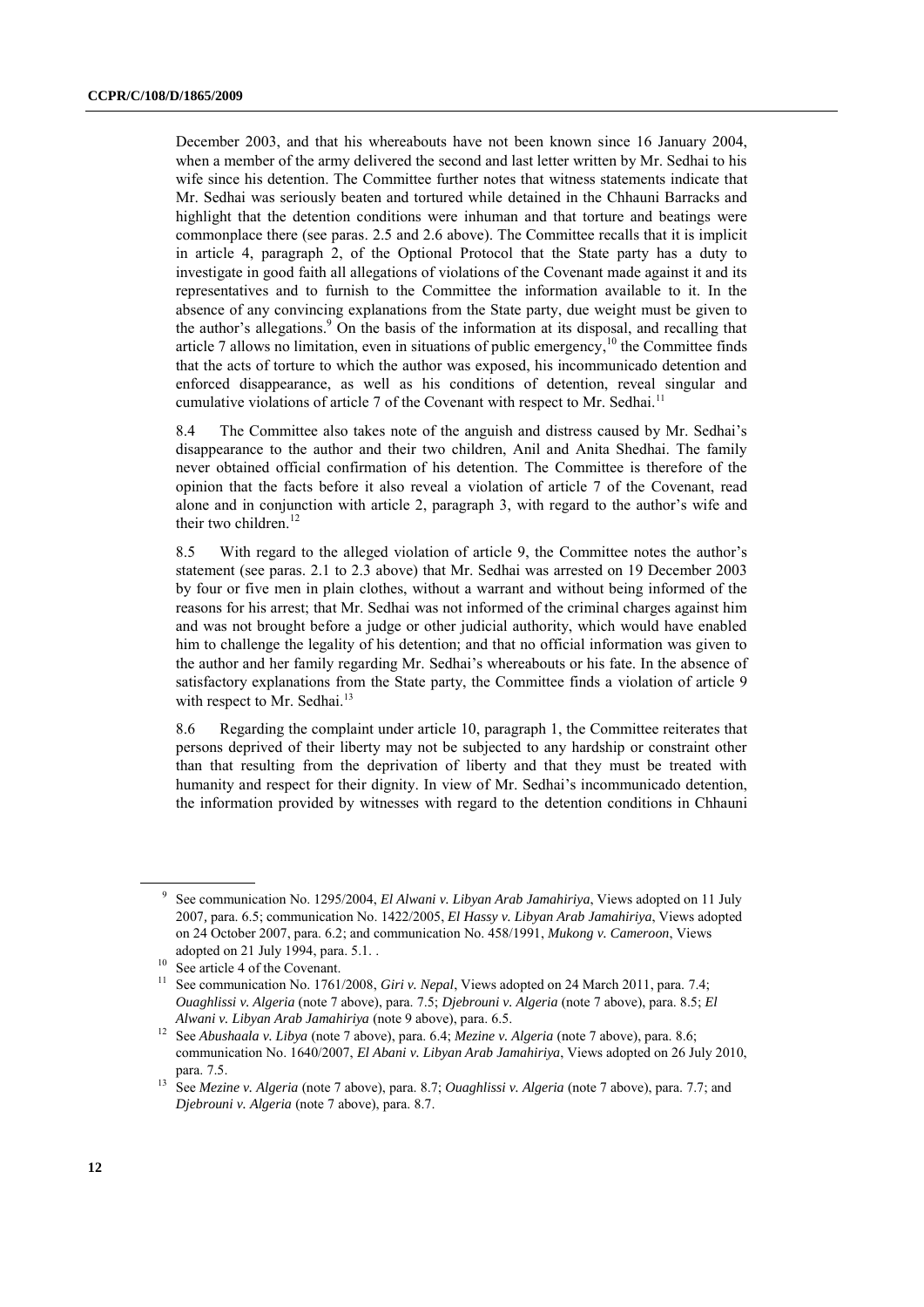Barracks, and in the absence of information provided by the State party in that regard, the Committee finds a violation of article 10, paragraph 1, of the Covenant.<sup>14</sup>

8.7 The author also invokes article 2, paragraph 3, of the Covenant, under which States parties are required to ensure that individuals have accessible, effective and enforceable remedies for asserting the rights recognized in the Covenant. The Committee attaches importance to the establishment by States parties of appropriate judicial and administrative mechanisms for addressing claims of rights violations. It refers to its general comment No. 31 (2004), which indicates that the failure by a State party to investigate allegations of violations could in itself give rise to a separate breach of the Covenant (para. 15). In the current case, although Mr. Sedhai's family repeatedly contacted the competent authorities regarding his disappearance, including judicial authorities such as the Police Headquarters, the District Police and the Supreme Court of Nepal, all their efforts led to nothing, and the State party failed to conduct a thorough and effective investigation into Mr. Sedhai's disappearance. Furthermore, the reference by the State party to procedures that have still not been implemented (the Truth and Reconciliation Commission and the commission on disappearances as mandated by the 2007 Interim Constitution of Nepal and the 2006 Comprehensive Peace Agreement) is not sufficient to consider that the author has had access to an effective remedy. Additionally, the announcement by the State party that the 100,000 rupees received by the family of Mr. Sedhai as interim relief will be complemented by a relief package that should be determined on the basis of the recommendations made by the same transitional justice mechanisms that are still pending implementation does not guarantee the author an effective remedy either. The Committee therefore concludes that the facts before it reveal a violation of article 2, paragraph 3, read in conjunction with article 6, paragraph 1, article 7, article 9, and article 10, paragraph 1, with regard to Mr. Sedhai and article 2, paragraph 3, read in conjunction with article 7 of the Covenant with respect to the author and their two children, Anil and Anita Shedhai.

9. The Committee, acting under article 5, paragraph 4, of the Optional Protocol to the International Covenant on Civil and Political Rights, is of the view that the information before it discloses violations by the State party of article 6, paragraph 1; article 7; article 9; article 10, paragraph 1; and article 2, paragraph 3, read in conjunction with article 6, paragraph 1; article 7; article 9; article 10, paragraph 1, of the Covenant with regard to Mr. Sedhai, and of article 7, read alone and in conjunction with article 2, paragraph 3, with respect to the author and their two children.

10. In accordance with article 2, paragraph 3, of the Covenant, the State party is under an obligation to provide the author and his family with an effective remedy, including by: (a) conducting a thorough and effective investigation into Mr. Sedhai's disappearance; (b) providing the author and her family with detailed information about the results of its investigation; (c) releasing him immediately if he is still being detained incommunicado; (d) in the event that Mr. Sedhai is deceased, handing over his remains to his family; (e) prosecuting, trying and punishing those responsible for the violations committed; and (f) providing adequate compensation to the author and her children for the violations suffered and to Mr. Sedhai, if he is still alive. The State party is also under an obligation to take steps to prevent similar violations in the future.

11. Bearing in mind that, by becoming a party to the Optional Protocol, the State party has recognized the competence of the Committee to determine whether or not there has

<sup>&</sup>lt;sup>14</sup> See the Committee's general comment No. 21 (1992) on article 10, para. 3; *Mezine v. Algeria* (note 7 above), para. 8.8; communication No. 1780/2008, *Zarzi v. Algeria*, Views adopted on 22 March 2011, para. 7.8; and communication No. 1134/2002, *Gorji-Dinka v. Cameroon*, Views adopted on 17 March 2005, para. 5.2.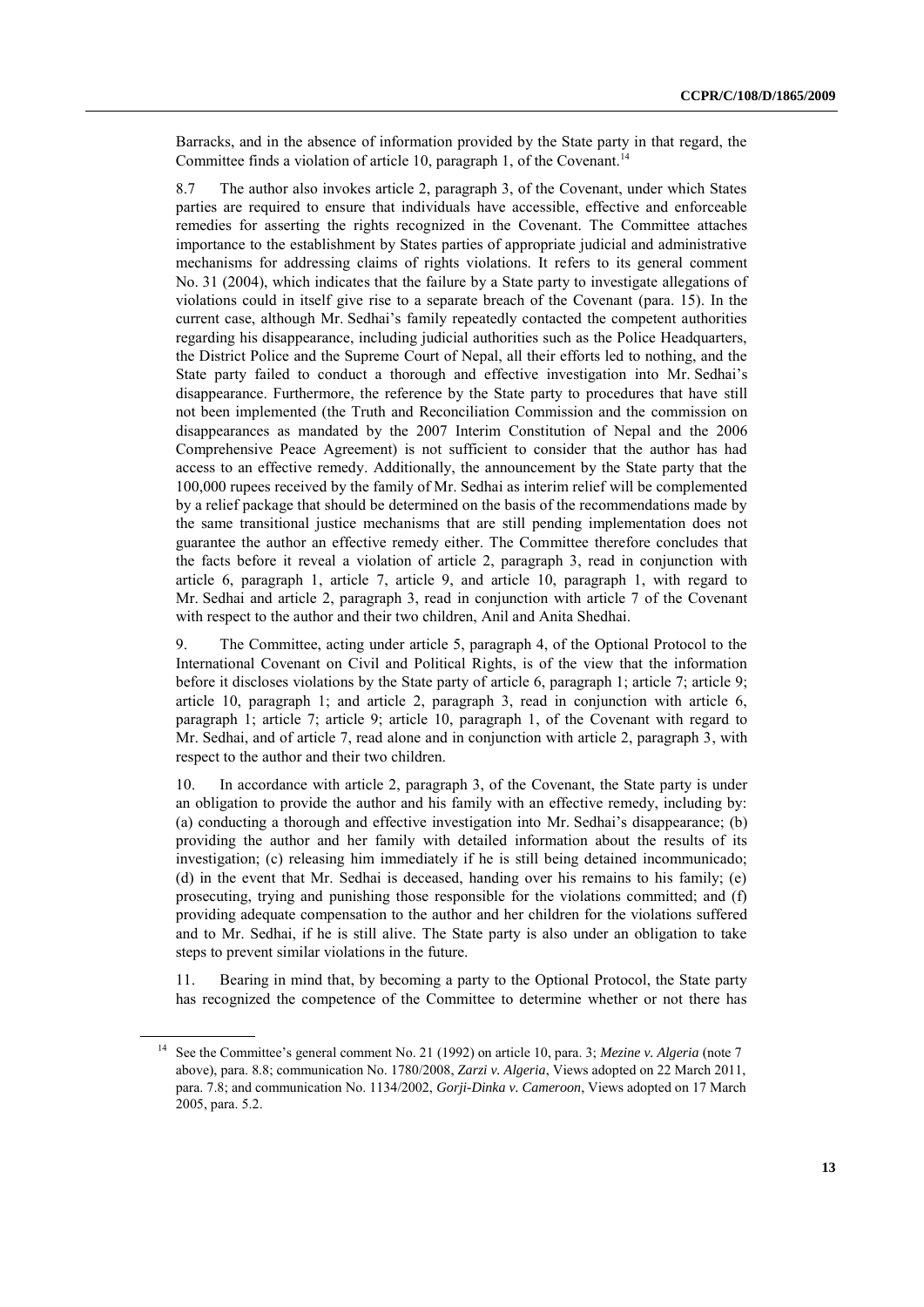been a violation of the Covenant and that, pursuant to article 2 of the Covenant, the State party has undertaken to ensure for all individuals within its territory or subject to its jurisdiction the rights recognized in the Covenant and to provide an effective and enforceable remedy when a violation has been established, the Committee wishes to receive from the State party, within 180 days, information concerning the measures taken to give effect to the Committee's Views. The State party is also requested to publish the present Views and disseminate them broadly in the official languages of the State party.

[Adopted in English, French and Spanish, the English text being the original version. Subsequently to be issued also in Arabic, Chinese and Russian as part of the Committee's annual report to the General Assembly.]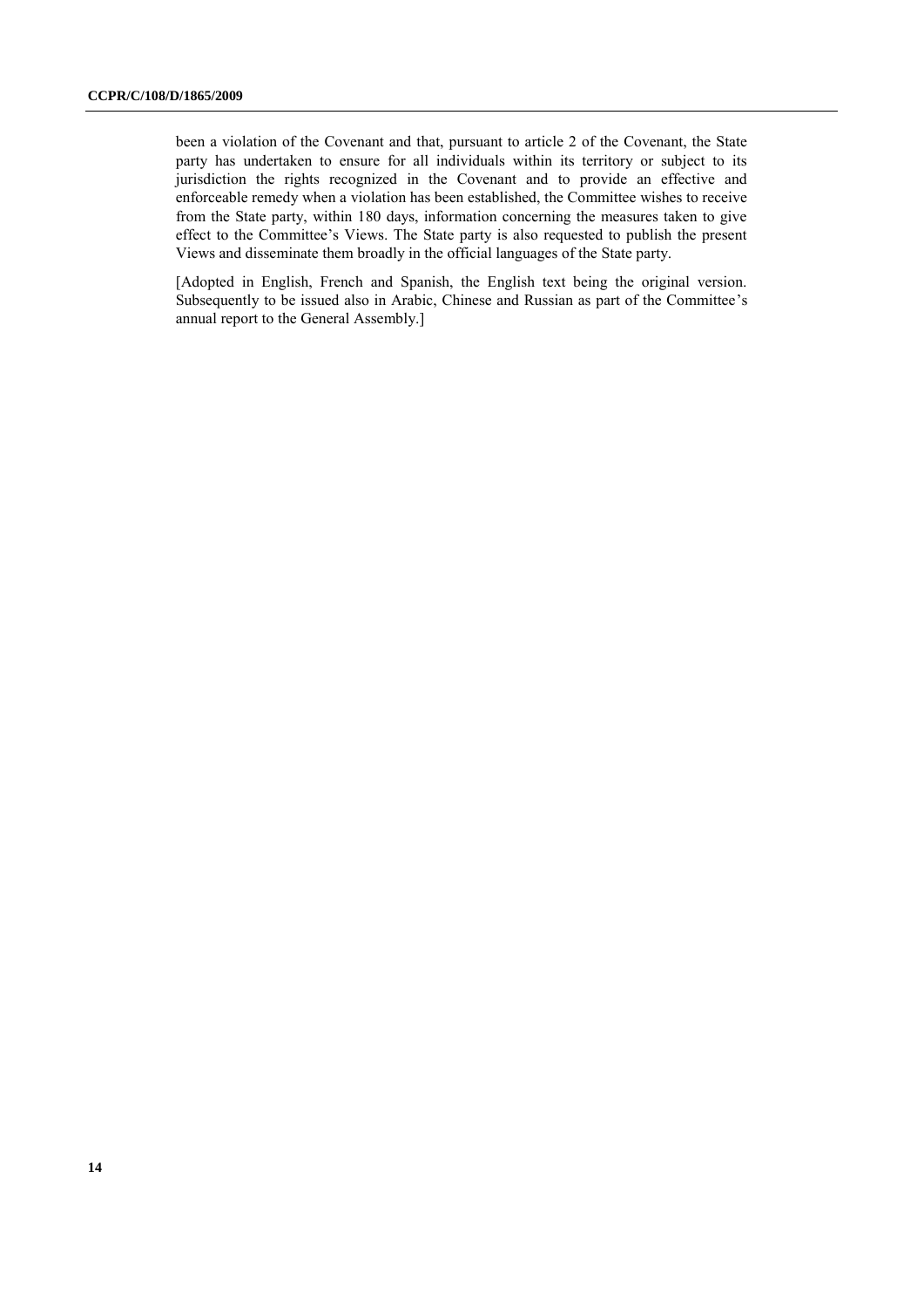# **Appendix**

## **Individual opinion of Committee members Mr. Fabián Salvioli and Mr. Victor Rodríguez-Rescia**

1. We agree with the decision of the Human Rights Committee in communication No. 1865/2009, which established the international responsibility of the State for the violation of articles 6 (para. 1), 7, 9 and 10 (para. 1), and article 2 (para. 3), read in conjunction with articles 6 (para. 1), 7, 9 and 10 (para. 1), of the Covenant, with respect to Mukunda Sedhai, and article 7, read separately and in conjunction with article 2 (para. 3), with respect to the author and her two children.

2. However, we deeply regret that the Committee did not find a violation of article 16 of the Covenant, departing from its established jurisprudence on enforced disappearances.

3. In the present case, the Committee did not find a violation of article 16 of the Covenant on the grounds that it had not been invoked by the author of the communication; the Committee thereby failed to apply the legal principle of *iura novit curia* and unjustifiably restricted its own competence in a way that is inappropriate for an international body that protects human rights.

4. The enforced disappearance of the victim was established in the file submitted to the Committee; the Committee has maintained a clear position since the adoption of its Views in the case of *Kimouche v. Algeria*, <sup>1</sup> whereby the enforced disappearance of persons implies the violation of the right to recognition as a person before the law. In this regard, it pointed out that "the Committee reiterates its settled jurisprudence, according to which the intentional removal of a person from the protection of the law for a prolonged period of time may constitute a refusal to recognize that person as a person before the law if the victim was in the hands of the State authorities when last seen and if the efforts of his or her relatives to obtain access to potentially effective remedies, including judicial remedies […], have been systematically impeded".<sup>2</sup>

5. It is difficult to understand why, in the light of similar established facts, the Committee draws different conclusions according to the legal arguments put forward by the parties. In adopting this course of action, the Committee addresses the issues before it as if the cases were governed by civil law rather than international human rights law. The reluctance of the majority of the Committee to apply the principle of *iura novit curia* leads to unreasonable results in the light of the established facts before it.

6. It should be noted that this alleged practice is not only based on a misconception but is also applied inconsistently: the Human Rights Committee has itself on occasion applied the principle of *iura novit curia*, although it has not mentioned it explicitly in its Views. In recent years, there have been various examples of the Committee's correct application of the provisions of the Covenant, on the basis of the evidence, departing from the legal arguments or the specific articles cited by the parties.<sup>3</sup>

<sup>1</sup> See communication No. 1328/2004, *Kimouche v. Algeria*, Views adopted on 10 July 2007, para. 7.9.

<sup>2</sup> See communication No. 1781/2008, *Berzig v. Algeria*, Views adopted on 31 October 2011, para. 8.9.

<sup>&</sup>lt;sup>3</sup> See communication No. 1390/2005, *Koreba v. Belarus*, Views adopted on 25 October 2010; communication No. 1225/2003, *Eshonov v. Uzbekistan*, Views adopted on 22 July 2010, para. 8.3;

communication No. 1206/2003, *R.M. and S.I. v. Uzbekistan*, Views adopted on 10 March 2010, paras. 6.3 and 9.2, with a finding of no violation; communication No. 1520/2006, *Mwamba v. Zambia*,